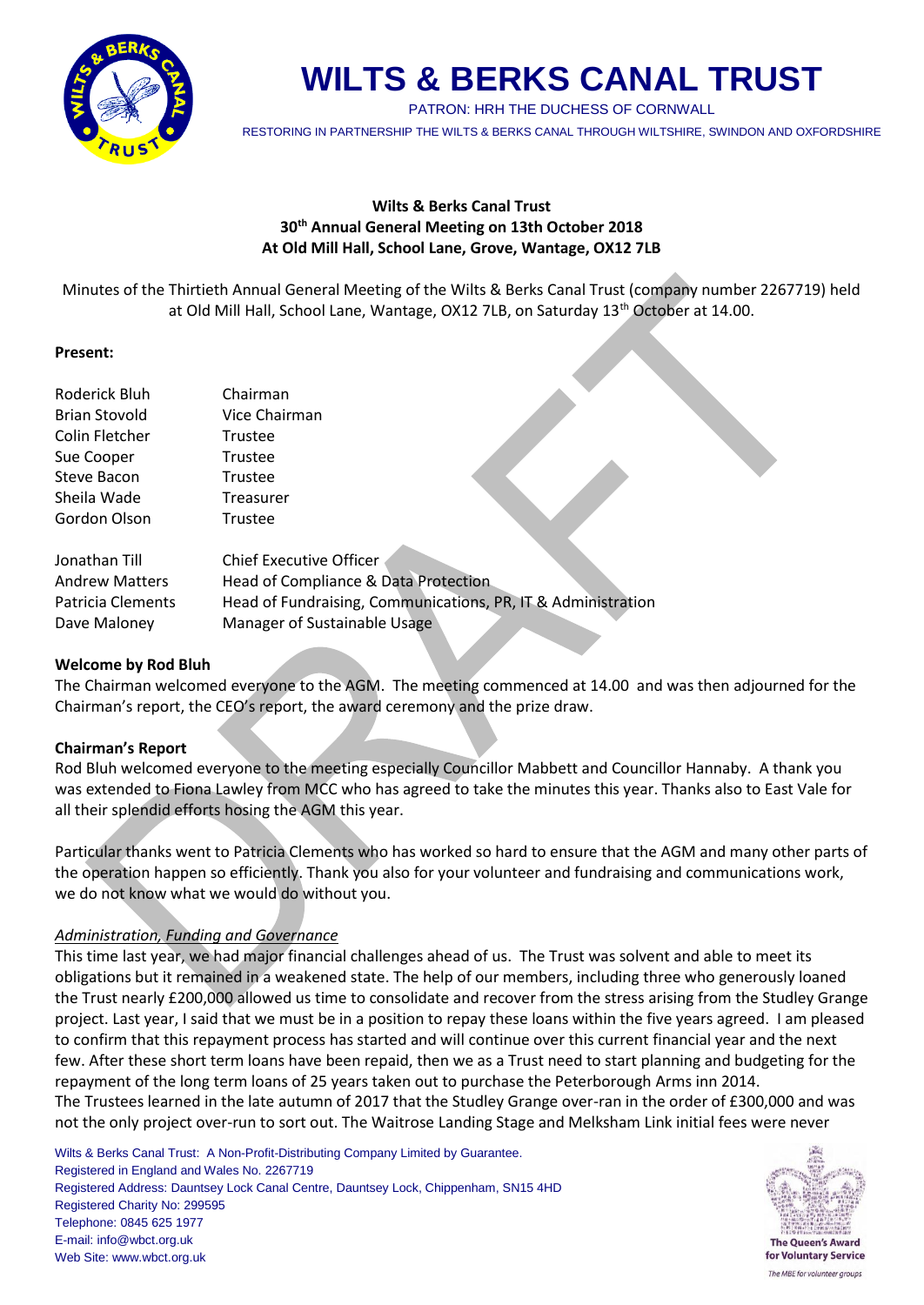properly funded and when this work was commissioned in 2014, there was insufficient funding in place. The overruns amounted to an additional deficit of nearly £100,000. This meant our financial challenge was increased by 33%, but with just the same time period to put it right. It wasn't a good moment but it was a catalyst for determined action.

Despite this additional discovery, I am pleased to report that we as a trust are now in a financially stable position. You can see from our year end accounts that the challenges have been addressed and that we can look to the future with some confidence. General reserves however still remain low and we must continue to work to strengthen them.

The Trustees had to take some difficult and unpopular decisions this year, particularly with the sale of two of the Trust's assets; the Land Legend tractor and Nonsuch narrow boat. I can assure you that these decisions were carefully considered as part of a review of all Trust assets and these decisions to sell were necessary. Nearly £30,000 was raised in this way, an amount we needed to remain solvent. It is not an exercise we as Trustees would ever want to have to consider again.

Expenditure control within the Trust remains tight and justifiably so. I said last year that we would learn from the mistakes of the past rather than seek to apportion blame. This focus has continued. New robust expenditure procedures and banking protocols were introduced in January 2018 as a matter of urgency. With these procedures in place and the new concentration on increasing income streams we should hopefully never be in this position again. Subsequent work has taken place to ensure that our Trust and its processes are compliant with Charity Commission regulations and with many other statutory and good practice guide lines including GDPR. It's been quite a bureaucratic but necessary year of reform. I can now confirm that the Trustees believe that we are compliant with Charity Commission regulations and we are meeting our responsibilities as a Charity.

Our Treasurer Sheila Wade has single-handedly guided us through the above changes and monitored the finances literally on a day-by-day basis to ensure that we do not have any more surprises and that everything happens as expected. She has worked tirelessly to pull our financial process and controls into shape. We thank you for all your work which has enabled the Trustees to move forward with increasing confidence.

Income streams are coming in from some of our usual funders; Underwood Trust and Crappers and I thank them both for their continued support. We have also identified some new funders who seek to support our public benefit work; Aviva Community Foundation and Garfield Weston Foundation are two examples. The newly revitalised fundraising team, under the leadership of our new Trustee Gordon Olson, has identified and is working hard at concluding funding bids and requests with a number of business and charitable organisations to support the necessary core funding of the Trust. We expect good news here on the next couple of months. Our much improved annual accounts and the very positive Annual Report that is in your AGM pack are helping considerably in his mission. I am hopeful of being able to make an announcement shortly about a VIP fundraising event to be held early in the New Year.

The recent membership subscription increase and the implementation work that was undertaken in 2017/18 by our CEO Jonathan Till and his (very) small team has resulted in significantly increased income coming in to the Trust from our loyal and supportive members, with little sign of non-renewals due to the increase that was predicted in some quarters last year. I cannot praise our Trustees and senior management team highly enough for the efficient and effective work they have undertaken to put this Trust back onto a financially stable footing. It's a result that a much larger organisation, with much more resource than we have, would have been proud to have achieved within one year.

Jonathan Till and his team deserve all our thanks. I have watched them work amazingly long hours with little recognition, with some concern as their tiredness and stress was clear to see.

#### *The Mary Archard*

This boat was launched in 2017 and has been used a number of times this year. It allows those of us who have mobility issues to see the wonderful world of the canal from the waterway. Yes, Dragonfly has a lift but how much easier and more dignified to be able to wheel yourself into the boat or walk on board. A tremendous achievement.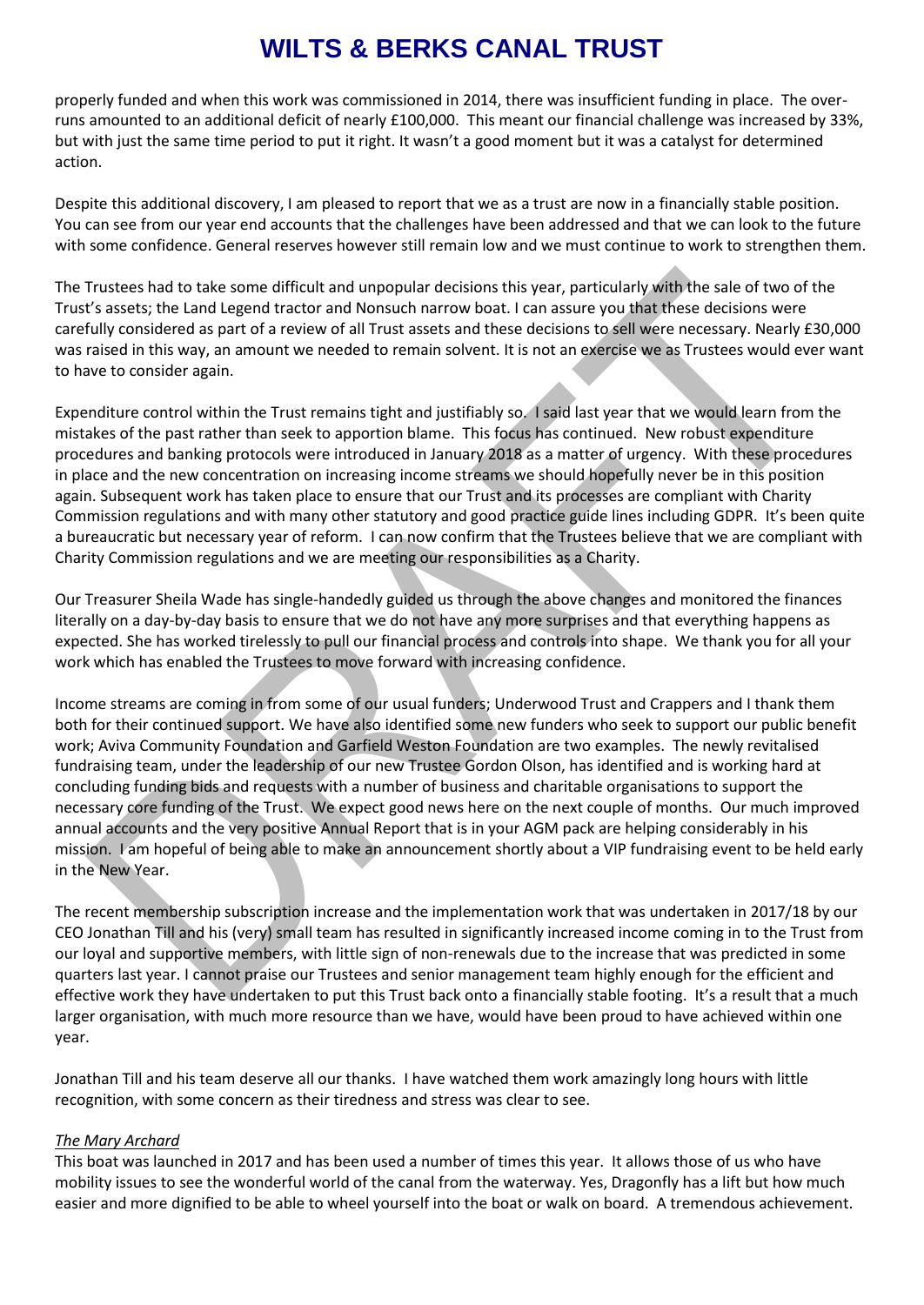#### *The Opening of Studley Grange*

A dream come true, although sometimes in the past more of a nightmare. The opening day on  $4<sup>th</sup>$  July was superbly organised by Sheila Wade and the RWB working group. A day of celebration I will remember for a long time.

#### *Vale of White Horse*

At long last all sections of the route have local authority protection, within their local plans. Well done to Brian Stovold and Ken Oliver for their persistence here.

#### *The Lease of the Peterborough Arms*

The lease has been signed with the new tenants, Brendan and Michele Watkins. The opening date will be confirmed shortly. A massive thank you and well done to Dave Maloney and his amazing team for their two years plus of total dedication and hard work to this project. Finally, a pub with beer!

#### *The Start of building Dauntsey Lock Canal Centre*

Thank you Jock MacKenzie for your persistence and efforts in steering this through the planning and listed buildings control, through funding and now into construction. The "log cabin", first of two, has been delivered and volunteers from MCC, RWB and others are working on installation.

#### *Engagement with Swindon Borough Council*

After some intense activity, this is now happening in a positive, hopeful way. It is far too early to see how it will go and what the outcomes may be but after a year of no progress at all, the current engagement is more than welcome. On a less positive note, we are having real difficulty on getting support for the M4 crossing but this is one issue that must be resolved. There will be a lot of work needed over the coming twelve months.

#### *Continuing Investigation of Accident at Pewsham Locks in 2016*

It is now over two years since our volunteer Peter Konitzer lost his life in that tragic accident at Pewsham in 2016. A day we will never forget. We are continuing to co-operate with the police investigation which remains ongoing with no end in sight. Only last week, Sheila Wade completed a massive exercise for yet another presentation to the police though the Trust solicitors. She reports that the work involved took forty three hours over five days. This level of work has been repeated in the past year by the four members of the management team, under Jonathan Till's direction, who are co-ordinating our response via our solicitors.

I cannot give any reassurance as to when the investigation will end or the result. We simply do not know. The advice from the solicitors remains the same; co-operate fully with requests from information and wait quietly and patiently for the investigation to end.

Peter Konitzer's family are having to do the same: we remain in tough with them through Sheila Wade and she pass on our thoughts to them on the second anniversary of Peter's death in August.

# *External and Internal Communication*

Last year, I spoke about the great progress the Trust has made with external communication under Sheila Wade's and now Patricia Clements' direction. Immediately recognisable corporate branding, excellent quality of most leaflets and promotional material, super Facebook results and great media coverage.

Internal communications have not kept pace with the external communication improvement. I said last year that we would look at this aspect during the year and we did. We introduced quarterly Open Forums and are moving these around the geographical area. These appear to be well received. Dragonfly has been produced in a new A4 format and I believe and I hope you will agree this has been a step change.

We have bought in resource to help us gain advertising and sponsorship income to continue to send out Dragonfly as a printed booklet and hopefully be able to publish four times a year to you all. Welcome to Suzanne Daykin, who is here today, helping Patricia Clements with the AGM merchandising and with the Treasure Map fundraise. Please help with the Trust funding by buying some of the charming Christmas cards and a Treasure Box ticket.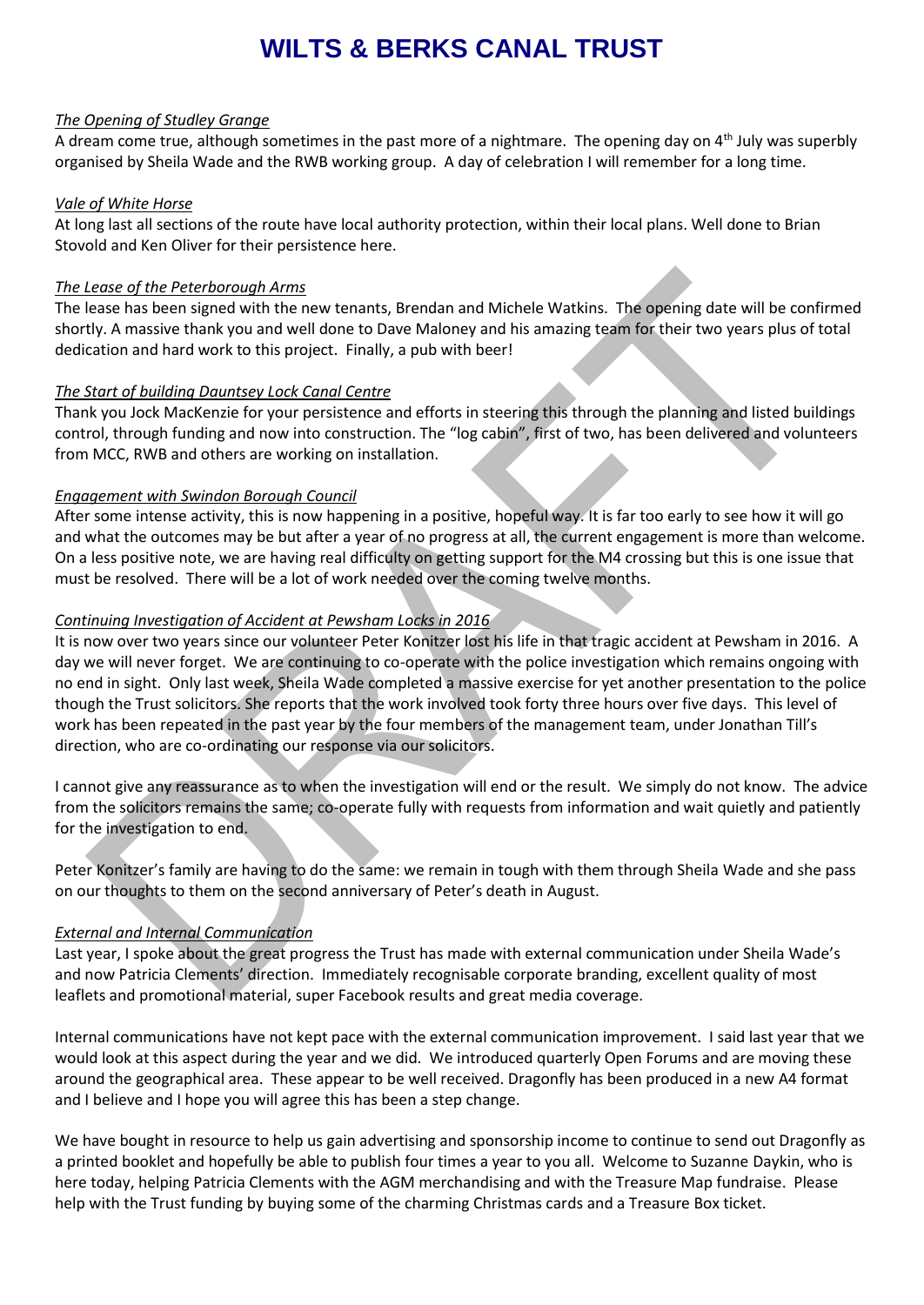#### *Supporter/Member Information Management*

We have undertaken a massive exercise to improve and integrate the membership database with the financial systems, thereby improving the quality of our membership administration service and ensuring that our communication with members is quicker, easier and GDPR compliant.

We have held workshops to help Trust officers and volunteers understand membership changes, financial process changes and be compliant with publication and promotional guidelines, especially over corporate branding. We have held individual training sessions in using GDPR-compliant members mailing systems as well as in production of posters and press releases.

However, we still need improvements with information flowing from the management team to members and volunteers on the ground. These are vital to ensure that the essential process changes are being communicated to those working at the sharp end.

#### *Thank you to Members*

For all the achievements spoken about today, and for all the work our members, supporters and volunteers have undertaken throughout the year, I thank you. Our people are the backbone of this Trust. All our work, no matter what it is, from manning an event marquee to crewing Dragonfly, from mowing a section of the towpath to stuffing envelopes, from bricklaying to giving talks to the public, all your efforts combine and contribute to the success of our mission. As we look to the future, there will continually be the need for change to increase our momentum and progress. We will continue to need new Trustees, Managers and Members with good skills to support the work under taken.

#### *Final Remarks*

At this point, I need to inform you that this will be my last AGM as Chairman and I will be speaking to the Trustees after this meeting about starting the process to find my successor. I am happy to stay on as a Trustee for the mean time provided you still want me. This decision is due to personal reasons as I start my preparations to relocate abroad.

I said to colleagues some time ago that I wouldn't stand down until the Trust was through the worst of its difficulties. With the exception of the accident at Pewsham, I feel that time has been reached. The accident process is clearly going to take some time to come to conclusion and closure. Whilst the last three and a half years haven't been easy for reasons understood, I feel that positive long term progress has been made.

The Trust is now set up on a professional and compliant footing for the future. This is vital if it is to make the progress it needs without incurring future risks to its existence. The external profile of the Trust is much stronger than it was and this work continues. The finances of the Trust are not yet repaired but they are stable and solvent and provide a good base now on which to build. As a result of the financial controls now in place, it will never again be possible for the Trust to spend money it actually doesn't have by borrowing from monies pledged for other projects.

I wish everyone well in the future and I will continue to support the Trust as much as practicable going forward. It has been a pleasure and a privilege to hold this role despite the challenges and quite inspirational to meet with and work with so many committed people dedicated to such a worthy cause. We have come through a hard and testing year successfully and together. Well done everyone!

#### **Chief Executive Officer Report**

Jonathan Till began with saying that another year has passed and we are now 41. It has been a year of consolidation, a year of bedding in and also a year for finally completing two huge undertakings that we have been struggling with, but not giving up on for some years now.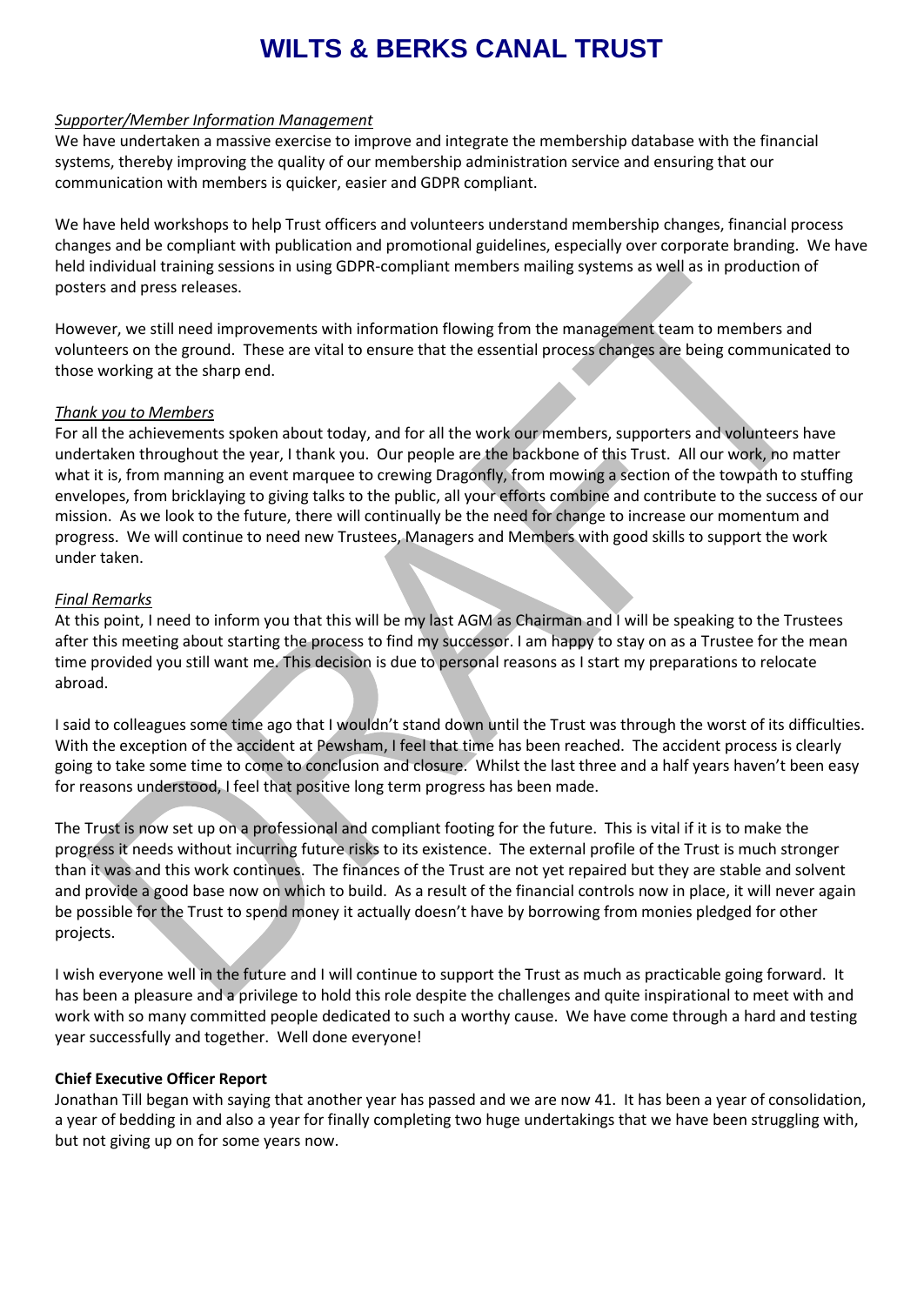#### *First Huge Undertaking: Studley Grange*

This stretch of water now looks as if it has been part of the landscape for more than a hundred years. A great achievement, not just in terms of building the stretch of canal itself, but in terms of how we have all rallied around to stabilize the Trust's financial position. The huge overspend here and underfunded commitments elsewhere had subjected us to almost overwhelming stress and we have had to fight for our survival.

This new stretch of canal is a credit to the Trust, to Colin Fletcher and to Jock MacKenzie who worked on the remedial project management, to our partnership with Biffa, our landlord, to our generous and supportive funders and to our members and volunteers who kept believing and supporting.

John Bower and the Royal Wootton Basset working party worked tremendously hard during the winter and throughout the spring in addition to the weeks leading up to the opening ceremony on the 4<sup>th</sup> July. Patricia Clements and Sheila Wade did a superb job on the event organisation and on the communication exercise. The press coverage on the day and afterwards was extensive, positive and very helpful to our funding work and more widely too. It was a wonderful celebratory day.

The focus is now on lining up this stretch with the Chaddington stretch, a large project involving rebuilding the Bincknoll Lane bridge between the two. So much preparatory funding, planning and project management work needed here.

#### *Improved Financial Processes*

The Studley Grange project had exposed significant weaknesses in our organisation particularly in project management and financial control. So it will not surprise you that during the year, much of the Executive's work under the direction of the Board has been to strengthen our financial processes and control. We have taken back control of our expenditure and our bank accounts. We have a financial reporting system which reports income and expenditure by fund and by budget holder. We have integrated the membership database with our accounting systems so we can see an account for each member showing how they are paying their subscriptions and making additional donations. As a result of this integrated financial database, we now only have to look in one place to see:

- All payments reconciled to our bank accounts
- Our VAT returns
- Data for our Gift Aid applications

This enables our office staff to obtain the data at their fingertips to do the jobs they have to do. I would like to express my thanks to our staff: Nancy Collingborn, Elaine List and to Patricia Clements who manages them as well as doing a million and one other things.

Thank you to Sheila Wade for getting the bank accounts sorted out so that we have ready access to all the information that we need for reconciliations although there is still a little way to go. I know Sheila has spent hours on the phone to Lloyds and Nat West and made many visits to the branches. Thanks also to Rod Bluh, our Chairman who as a Chartered Accountant has help us set up these systems and processes. He has also spent hours on the phone making sure that Sage, the accounting software provider, serves us well.

# *Data Regulation and Compliance*

This has also been the year of General Data Protection Regulation (GDPR), new regulations from Europe, to tighten controls on how we keep and use personal data. This was one of the drivers behind the consolidation and integration for the main databases, which we use to store personal data about our members. Thanks go to Andrew Matters who got our data management policy and processes into good order. He has since expanded his remit to cover charity, engineering standards and other compliance as well.

# *Financial Controls*

During the year we have spent much effort in improving our financial controls to ensure compliance with Charity Commission guidelines CC8 *Internal Financial Controls for Charities.*

• We have identified and transferred all restricted funds into an investment account.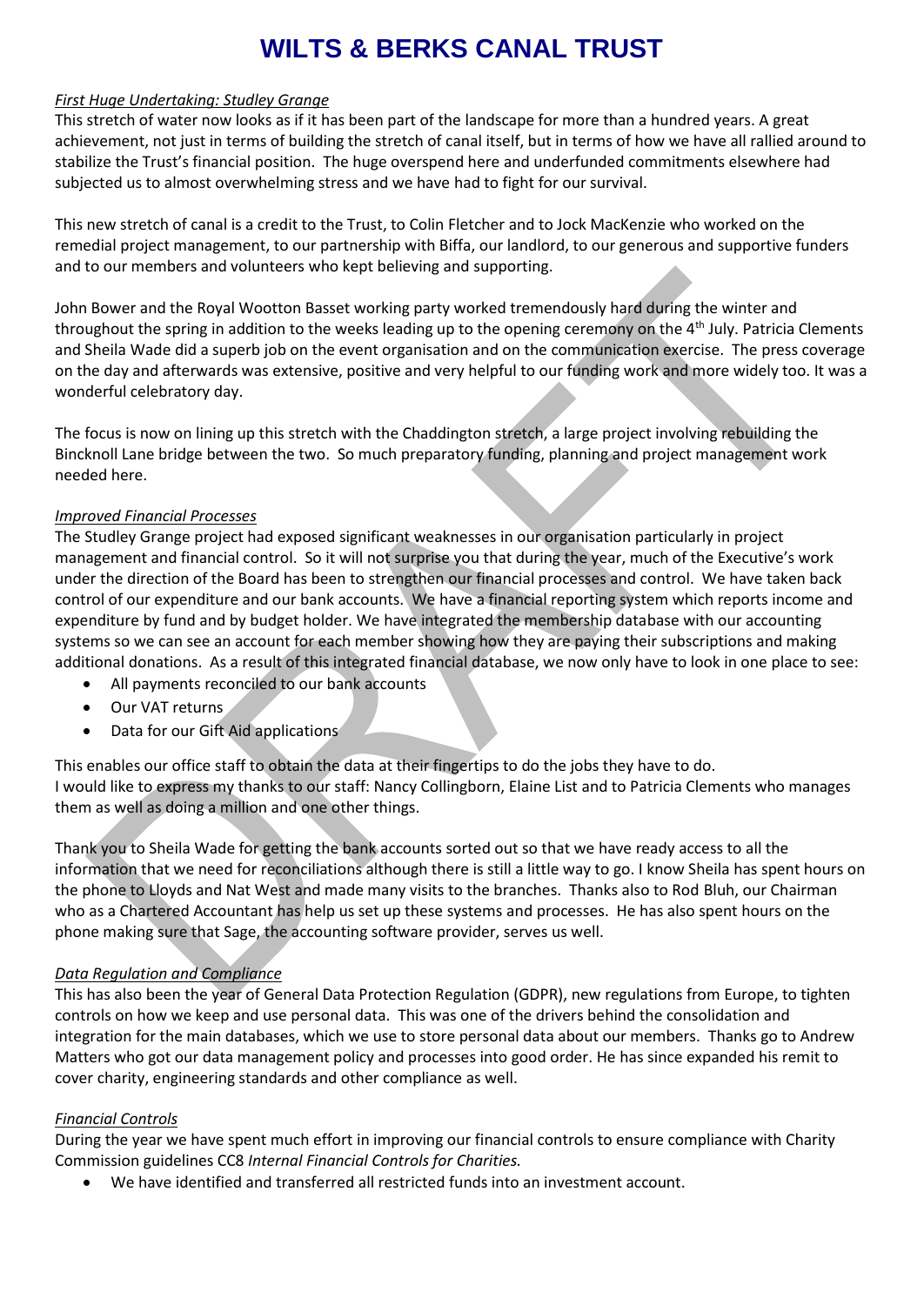- Set and operated a Reserves policy
- Achieved greater clarity and transparency in our accounting records to enable Trustees and Executive access the information they need to manage the Trust
- Within twelve months, moved to a position where we have accurate and timely information available to forecast 6 to 12 months ahead and increasing the confidence with financial information we supply for the Trustees to make informed decisions.

#### *Second Huge Undertaking: The Peterborough Arms*

For so long now, this has been the pub with no beer, but now with Dave Maloney and his team's dogged determination, it has been transformed into a pub with beer – or very nearly. The lease of the Peterborough Arms has been signed with our new tenants Brendan and Michelle Watkins and we are almost ready to go. It's not been easy to get to this point and frankly the huge effort required has taken resources away from our core activities but we did it!

The Trust purchased the empty pub in 2014 with generous funding and loans from members and the public, but with no funding or project management in place to start the refurbishment. The plans were ambitions but in reality, undeliverable – purely because of the funding needed. It would have been more than we spent on Studley Grange. In 2016, with a £20,000 loan from Richard Ellis, sadly no longer with us, and now converted by his partner Sheila Wade, into a donation, work started. Other funding and donations in kind were received from generous members and the public. With the terrific efforts of Dave Maloney and his team and making the best of the small amount of the money available, we have managed to get the pub ready for opening. I hope that you will pay a visit to the pub once it's fully opened and say hello to our new tenants.

#### *Dauntsey Lock Canal Centre*

Planning permission and listed building consent have been obtained and sufficient funding is in place to start and complete the first part of the project. The log cabin, first of two has been delivered and volunteers from Melksham, Chippenham & Calne Branch, Royal Wootton Bassett Branch and others are working together on the installation. Thank you to Roger Crapper and his company for supporting us here and with many other projects. Thanks and congratulations to Jock MacKenzie, Dave Maloney and their teams for all their work here.

# *Strategy and Delivery*

It is the Trust's strategy to concentrate on joining up long stretches of the canal, to show progress to our stakeholders and allow the development of sustainable income streams to fund the necessary costs which allow our project to continue to progress.

Royal Wootton Bassett to Swindon is one of those strategically important areas where we are concentrating on joining up long stretches as we make progress towards Swindon.

Destination Lacock is another strategically important area where we will be concentrating on joining up long stretches.

This summer volunteers from Melksham, Chippenham & Calne Branch celebrated success in the opening of another stretch under Double Bridge giving us the longest stretch in water and the first boat under double bridge for one hundred years.

Linking up significant stretches was aided this year by the purchase of Queenfield land near Chippenham including the canal track land: this purchase used restricted funding from the Destination Lacock appeal and was additionally topped up by general Trust funds. Thanks to the Land Team and Max Crofts for all their work on land purchase, transfer and leases during the year.

Plans for Waterside Pewsham are all part of this strategic focus on joining up significant stretches. We look forward to progress on this stretch during the course of the year. We have restricted funding from the Peoples Postcode Lottery which needs spending on the Pewsham site.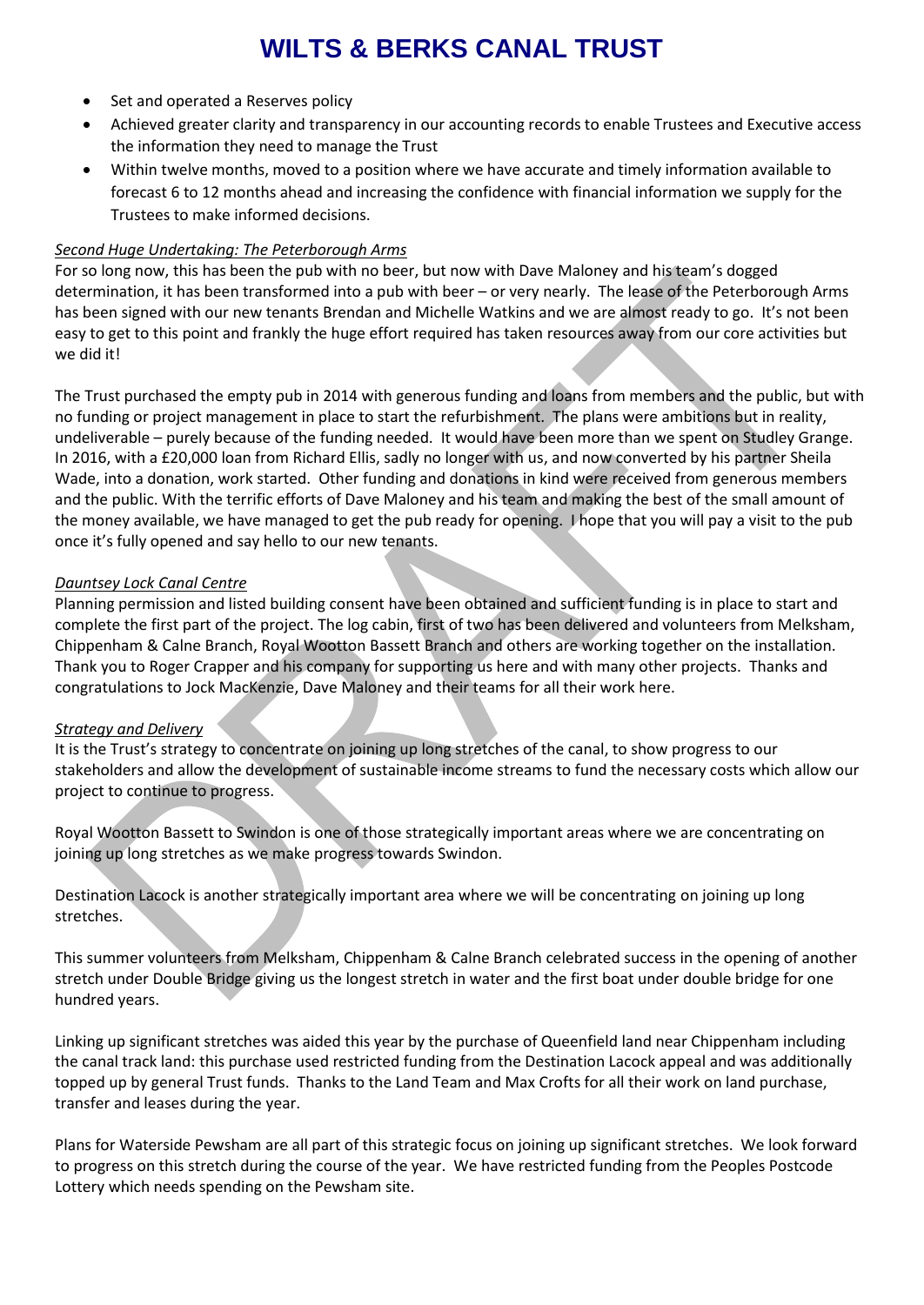The Melksham Link has significant problems with CRT who have now reversed their position on the connection and are requiring more surveys and permits. The Environment Agency also requires fees to be paid and possibly more surveys. At the same time, we have learned that the land will be put on the market in 2019 and Wiltshire Council continue to have problems with the planning application.

Paul Lenaerts and his team have shown amazing determination in continuing their work here. It's taken many years to get to where we are today and we have some way to go. Thank you to Paul and the team for their determination to get this done without giving up.

# *Other events of note*

- A small project was competed producing a winding hole in the Westleaze section allowing Dragonfly to make the most of her enforced period at Kingshill
- Dave and June Maloney had a visit to Buckingham Palace in June this year in recognition of the tremendous work of all our volunteers
- Thank you to the Boat Team, the Information Centre and all the maintenance work and fundraising events by the branches

Another year has gone by and now it's time to look forwards rather than back. Volunteers and members please continue to support us in everything that we do.

# **Trust Awards Ceremony**

Juanita Poulton announced and gave out the AGM awards.

# *Tony Davy Memorial Bowl*

This is awarded to the individual volunteer who contributed the most hours during the year to the Trust. This was awarded to Sheila Wade.

#### *Tony Davy Crystal Award 1*

This is awarded to the Branch or Peterborough Arms Team or Boat Team which contributed the most volunteer hours. This was awarded to Melksham, Chippenham & Calne Branch and was received by Dave Maloney

*Tony Davy Crystal Award 2*

This is awarded to the Branch or Peterborough Arms Team or Boat Team that has increased its volunteer hours most significantly. This was awarded to the Information Centre and was received by Frank Keohane.

#### *Pick of the branches*

This is awarded to the Branch who has recruited the most members. This was awarded to Melksham, Chippenham & Calne Branch and was collected by Dave Maloney

#### *Prize Draw*

The prize draw was drawn resulting in the following prizes being distributed:

 $1^{\text{st}}$  Prize - £500, 2<sup>nd</sup> Prize £250, 3<sup>rd</sup> Prize £100, 4<sup>th</sup> Prize - £50

4 x Family Tickets for Dragon Fly

The formal meeting continued.

# **Ordinary Business**

# **1. Apologies for Absence**

Mary & Keith Lambert, Malcolm Hitchinson, Eddie & Helen Thomas, Mr D Cocks, Neil & Sally Whiston, Val Melville.

# **2. Approval of the 29th AGM Minutes and consideration of Matters Arising**

The minutes of the meeting held on 21<sup>st</sup> October 2017 were approved. Proposed Gordon Olson, Seconded Chris Barry.

# **3. Directors Annual Report**